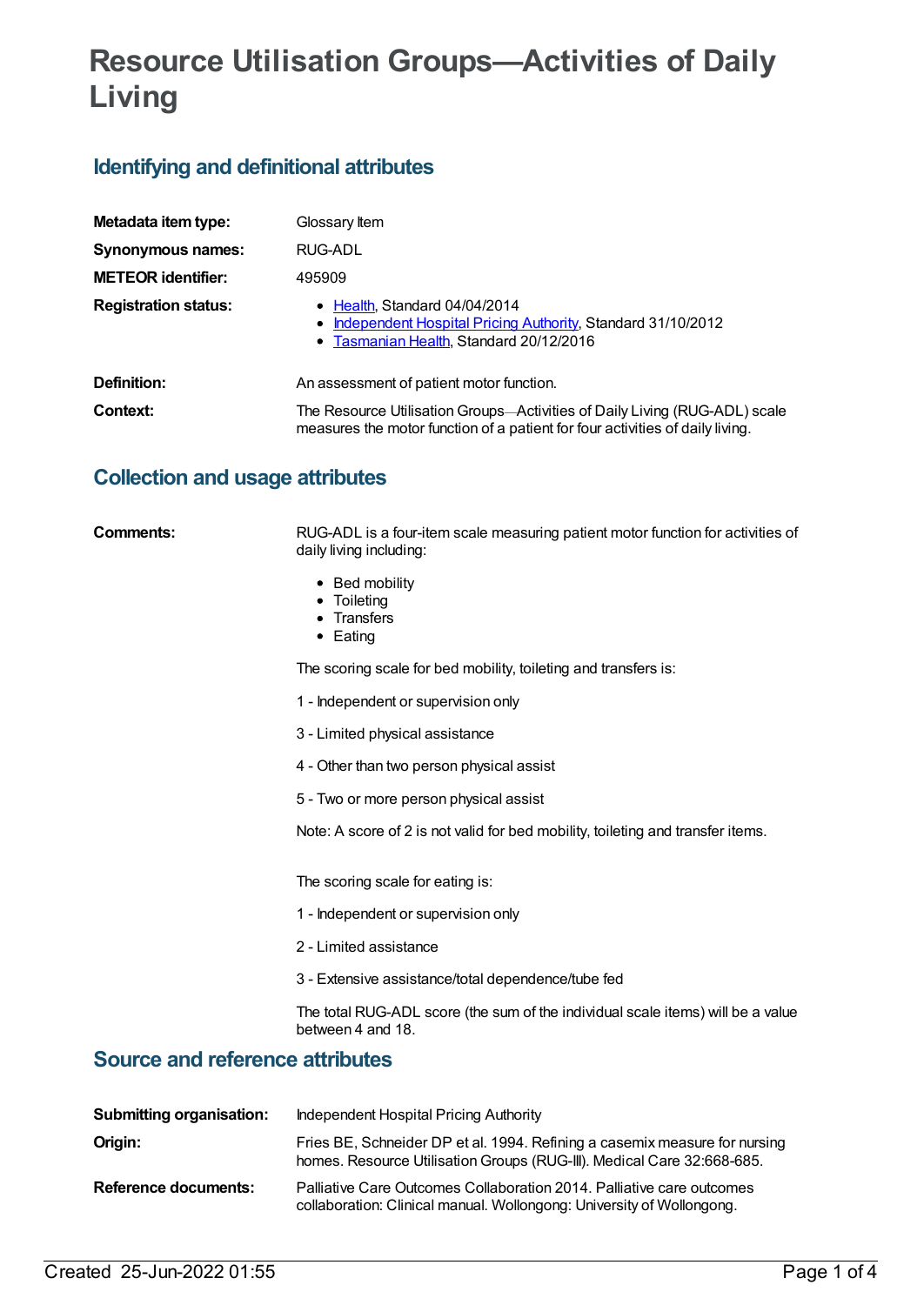## **Relational attributes**